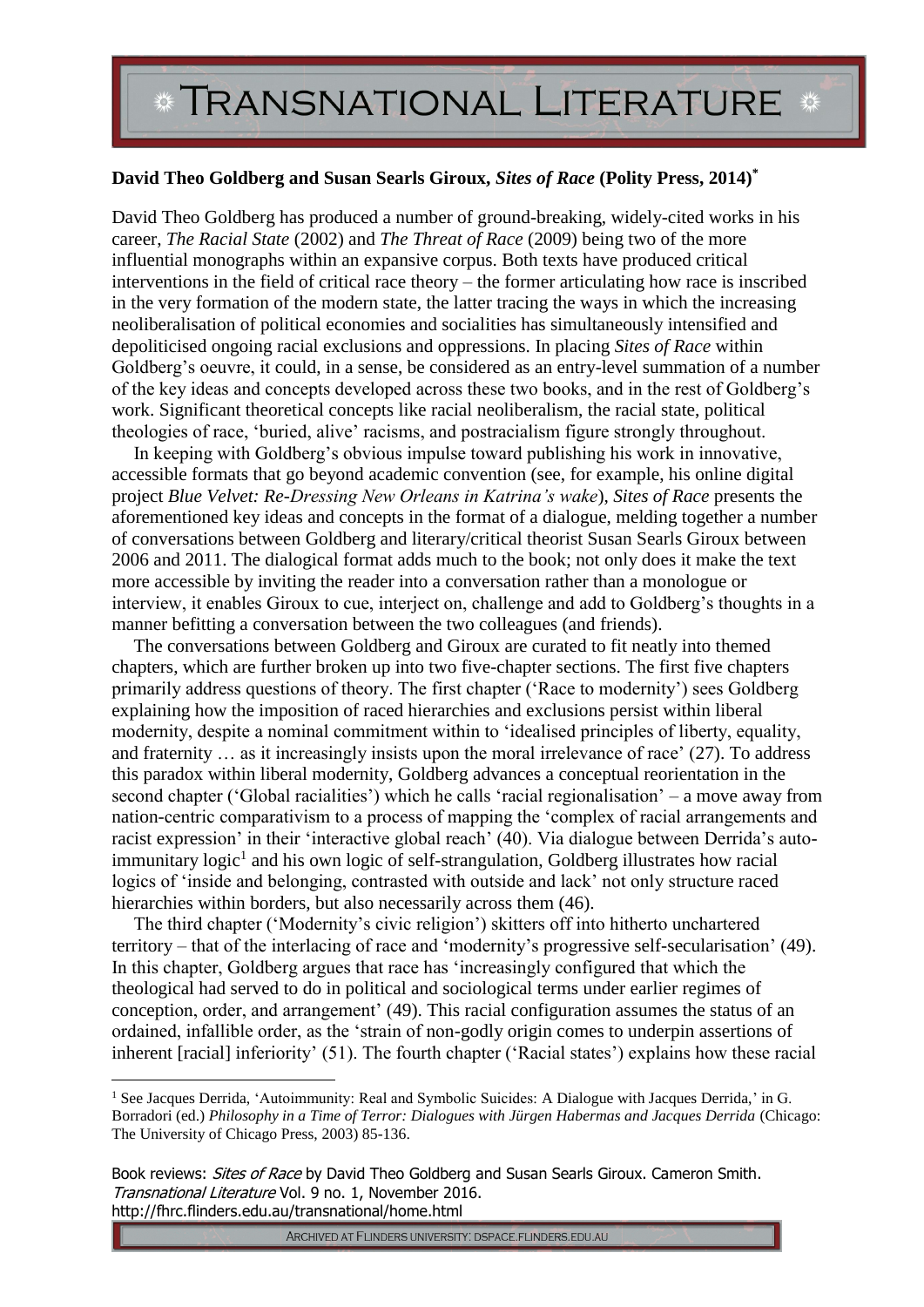configurations have been imbricated in the formation of the modern racial state. Goldberg argues, using the absence of the state in Omi and Winant's  $(2014)$  work<sup>2</sup> on racial formations as a cue, that race is not epiphenomenal to the formation of the modern state. Instead, he argues that race is a 'structuring condition' of the state; that the 'technologies of population classification, coordination and management' that have characterised state formation in the late nineteenth and twentieth centuries are and always have been irrevocably 'racially configured' (69-70).

This emphasis on the constitutive role race plays in state formation and reproduction is perhaps the first of the two core theoretical concerns of the book. The second concern is related to the first: that of the impacts of neoliberal reform on the contemporary racial state. Against the common misconception that the neoliberal project is out to diminish the role of the state, Goldberg asserts that the functionalities and priorities of the state have instead been *shifted*. In the context of the contemporary United States, he emphasises two key examples of this: the attack on the caretaker/welfare functions of the state, and the intensification of its securitising and repressive mechanisms:

The attack on the state … is seen as an attack on the state servicing black folk, as the largest employer of people of colour, as making possible affirmative action, as enabling 'welfare queens', as not being tough on crime or illegal immigration. (76)

Along with these shifts, the individualising drive of neoliberal sensibility attacks the very explicability of race – how can race be 'structured by social arrangement, by predefined state possibilities and impossibilities' if it is a matter of 'personal preferences, as a habit of the heart, as choices individuals make'? (80).

This work on the racial state and racial neoliberalism segues into the fifth chapter ('Fearing Foucault') which includes a lengthy meditation on the influence of Michel Foucault on the development of both concepts, along with the influence of Foucault on other influential race critical theorists like Stuart Hall and Ann Stoler. Some typically forthright responses to what Goldberg perceives as mischaracterisations of his own work and Foucault's by Heiner, and Kyriakides and Torres are included for good measure.<sup>3</sup>

Even for a conversational, dialogical text, the sheer nuance and depth of Goldberg's theory can at times make for dense reading. The second five chapters make a welcome move into purposefully applying these theoretical insights to current issues in American racial politics. Chapter six ('The raciologics of militarising society') sees Goldberg forensically unveiling the racial implications of how the deregulation of economic and financial flows mandated by neoliberalism has been entangled with the increased application of logics of militarised efficiency to social life. In the seventh chapter ('Migrating racisms'), Goldberg traces how race is put to work in shaping migratory flows from South to North, along with the management and moulding of the resulting heterogeneity through multiculturalism in developed societies. Chapter eight ('Civic lessons') foregrounds the rollback of civil rights commitments alongside the neoliberalisation of the American state, with particular focus on the attacks on voting rights, affirmative action, and the expanding rates of black incarceration. In chapter nine ('Racial (ir)relevance'), Goldberg articulates with clarity his conceptualisation of

<u>.</u>

<sup>2</sup> See M. Omi and H. Winant *Racial Formation in the United States* (London: Routledge, 2014).

<sup>3</sup> See B. T. Heiner, 'Foucault and the Black Panthers', *City: Analysis of Urban Trends, Culture, Theory, Policy, Action,* 11.30 (2007) 313-56; C. Kyriakides, and R. Torres, *Race Defaced: Paradigms of Pessimism, Politics of Possibility* (Stanford: Stanford University Press, 2012.)

Book reviews: *Sites of Race* by David Theo Goldberg and Susan Searls Giroux. Cameron Smith. Transnational Literature Vol. 9 no. 1, November 2016. http://fhrc.flinders.edu.au/transnational/home.html